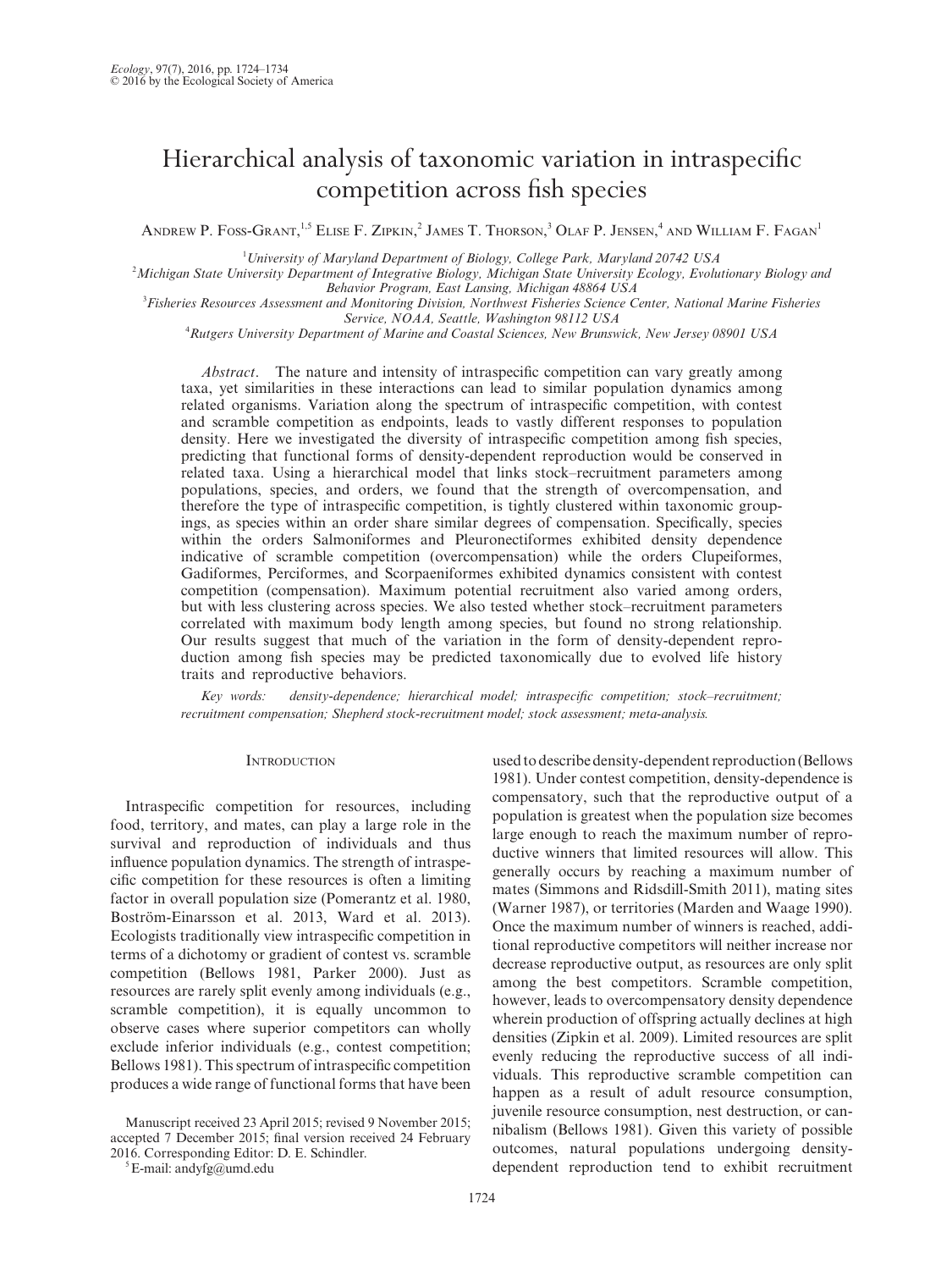relationships somewhere along the contest–scramble gradient (which we term the "strength of overcompensation").

Recent studies have examined the influence of evolution on aspects of population dynamics (Coulson et al. 2011, Schoener 2011, Fagan et al. 2013), suggesting that closely related species may share certain population-level dynamics due to similarities in life history traits. Such relationships are a key part of the "ecogenetic loop" that links life history traits, demography, and evolution (Kokko and Lopez-Sepulcre 2007, Coulson et al. 2010). These linkages raise the question of whether the strength of overcompensation, which is rooted in life history strategy and related behaviors, may be similar across closely related species. If phenotypic variation exists in how individual reproductive output changes in response to population density, it follows that the strength of overcompensation is itself a trait under selection and suggests that there may be similarities in density dependence among related taxa.

Body size is a key trait connecting life history characteristics to population dynamics. Research suggests that there is a link between the maximum reproductive output of a population and the maximum body size of individuals within the population for a large variety of taxa including unicellular organisms, insects, fish, and mammals (Fenchel 1974, Blueweiss et al. 1978, Hone<sup>k</sup> 1993, Savage et al. 2004). The fecundity of an individual and population-level maximum reproductive rate have both been shown to increase with body size both within and among related species (Honěk 1993). In fisheries, maximum reproductive rate is much higher for a population when large, old females are present (Venturelli et al. 2010). Species that reach a large maximum body size are likely to be relatively more fecund and have a greater maximum reproductive rate (Goodwin et al. 2006).

Fish populations are an excellent system for studying variations in the relationship between reproductive competition and density dependence because fish species exhibit a wide variety of dynamics and life history strategies (Rose et al. 2001). At a mechanistic level, the relationship between population density and reproductive success varies among fish species and populations because of resource limitations, habitat constraints, and potentially intrinsic, species-specific traits. For example, anadromous salmonids, which reproduce in spatially constrained rivers and creeks, are known to have poor reproductive output at high densities because spawning sites, or redds, of some individuals are destroyed by other spawners (Van Den Berghe and Gross 1989). As this behavior has the potential to reduce the fitness of all spawners roughly equally, it can be seen as a form of reproductive scramble competition. On the other end of the spectrum, older, larger females of the black rockfish, *Sebastes melanops*, lay eggs that are competitively superior to those of their younger counterparts (Berkeley et al. 2004), endowing their offspring with a survival advantage typically observed in contest competition.

Stock–recruitment relationships, or the relationships between the maximum annual number or biomass of spawners (i.e., the stock) and the annual number or biomass of offspring that reach a threshold age (i.e., recruits), vary greatly among fish species and taxa (Myers et al. 1999). These relationships provide an ideal system to test ecological theory, as fisheries data sets are large scale with high amounts of replication, allowing broadscale investigations of ecosystem-level questions (Jensen et al. 2012). However, estimating the functional relationships between spawners and their recruits presents many challenges and complications. For example, decades of time series data that span a wide range of abundances are generally required to estimate individual stock– recruitment relationships accurately (Walters 1985, Myers 1997). Moreover, such time series data typically include substantial measurement error, which can lead to bias in parameter estimates (Walters and Ludwig 1981, Sethi et al. 2005, Pitchford et al. 2007). In addition, a wide variety of biotic and abiotic factors naturally leads to variation in the stock-recruit relationship. For example, changes in environmental conditions can introduce variability to the number of recruits produced from a population, with habitat changes and phenological shifts affecting recruitment success (Rijnsdorp et al. 2009).

Because of this variability in stock–recruitment data, hierarchical models (Berliner 1996, Gelman and Hill 2007) offer a valuable improvement on traditional Stock– recruitment methods that estimate parameters one population at a time (Dorn 2002, Forrest et al. 2010). Hierarchical models provide a structure in which data can be grouped to observe stock–recruitment parameters at multiple levels, such as taxonomic order. Similarly, Bayesian techniques have become popular in recent decades as researchers have looked for ways to integrate data from multiple sources into one analysis (Liermann and Hilborn 1997, Stewart et al. 2013). Bayesian approaches facilitate estimation of hierarchical stock–recruitment curves by easily allowing for shared parameter estimation (Forrest et al. 2010). By integrating information from multiple sources, hierarchical models analyzed using Bayesian methods greatly improve the accuracy of stock–recruitment models by reducing the effect of noise around the stock–recruitment relationship (Maunder and Punt 2013).

We developed a hierarchical model to investigate variation in stock–recruitment parameters, and thus types of intraspecific competition, among different taxonomic groupings of commercially harvested fish. Our multispecies model accommodates a wide range of stock–recruit functional forms in a single estimation framework using data from a large stock–recruitment database (Myers et al. 1995). We used this model to examine variation in maximum recruitment per unit spawning biomass and degree of compensation at both the species and order levels. We also used maximum body length as a covariate to investigate the effect of body size on maximum recruits per spawner. We expected that the parameters governing the functional forms of stock–recruitment relationships of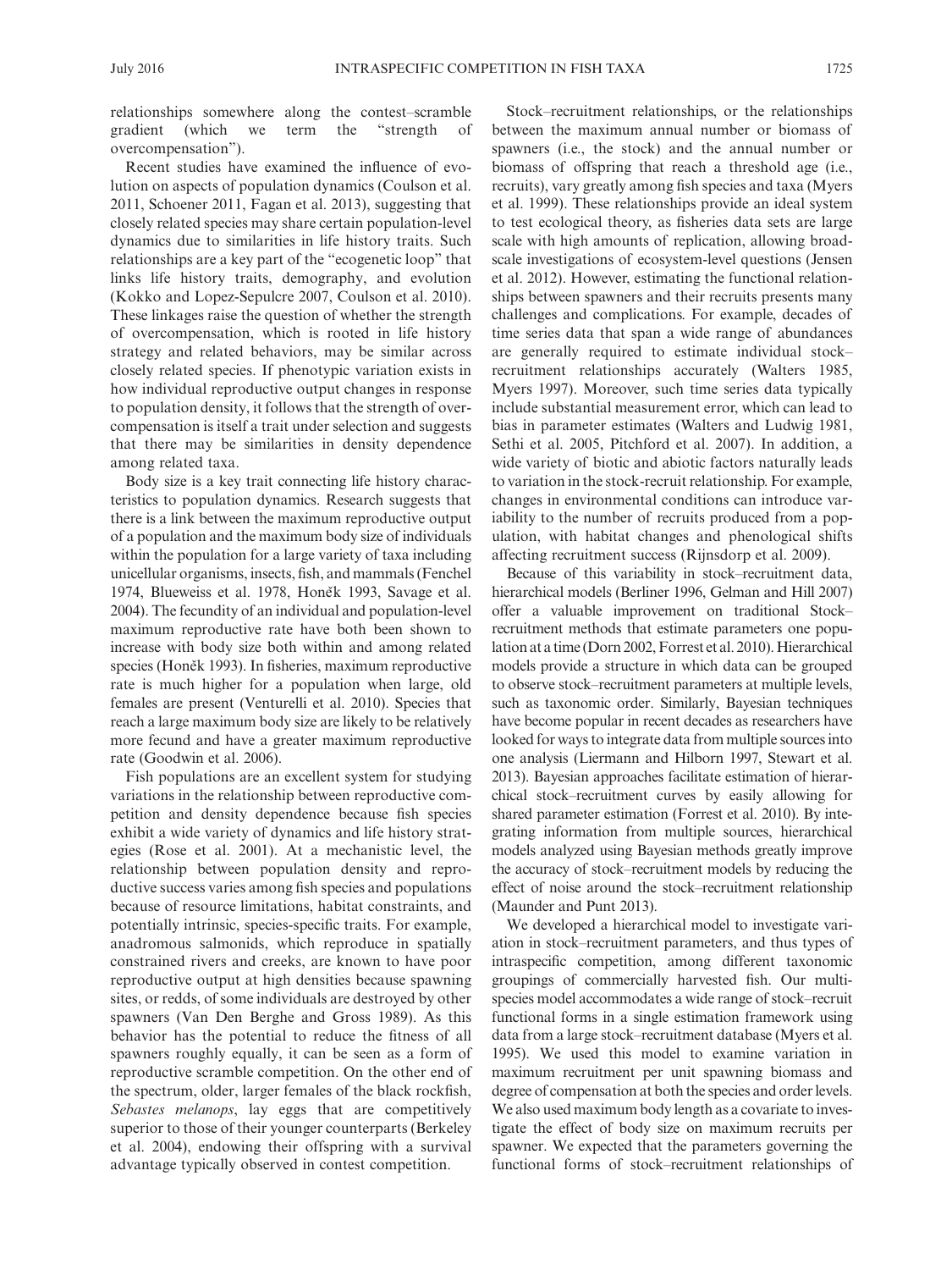species would be clustered by taxonomic order, with orders that have highly spatially constrained spawning grounds or nurseries displaying the highest levels of overcompensation. We further expected that maximum recruitment per unit spawning biomass would be greatest in highly fecund species and orders and that maximum body length would be positively correlated with the maximum recruitment per unit spawning biomass among species of the same order.

## **METHODS**

# *The data set*

We analyzed the Myers Stock–Recruit database, which was compiled and standardized from assessments of exploited marine fisheries worldwide (Myers et al. 1995). The database includes 281 reproductively isolated subpopulations from 62 species in eight orders with time series ranging from 6 to 73 yr (mean  $= 25$  yr) and consists primarily of marine and anadromous species with a small number of freshwater species. For each population in this database, annual stock and recruitment data were estimated using commercial catch-at-age data and/or research survey estimates. The data were standardized into spawning-stock biomass (SSB) for the stocks and thousands of metric tons or millions of fish for the recruits of marine fish and river-spawning salmonids, respectively (Myers et al. 1995). We then standardized the recruitment data further by dividing recruits by maximum annual spawning biomass per recruit (using values of natural mortality, maturity, and body mass at age compiled by R. A. Myers and C. Minto [*personal communication*]). This ensures that we regress a measure of spawning success (in units of mass) against a measure of spawning potential (in units of mass), such that the productivity of each population (e.g., slope at the origin) is a dimensionless quantity, comparable among stocks, that complies with the exchangeability assumption of hierarchical models (Gelman et al. 2004). A deterministic equilibrium of spawners and recruits is achieved at a ratio of 1 (i.e., the 1:1 line is replacement rate), such that the slope of the stock–recruit relationship at the origin must be >1 for the population to be reproductively viable (Myers et al. 1995). All data come from assessments that used standard, species-specific procedures for aging of individuals and follow stock boundary conventions set by the Northwest Atlantic Fisheries Organization (NAFO) and the International Council for the Exploration of the Sea (Myers et al. 1995). We used this data set instead of its successor, the RAM Legacy Stock Assessment Database (Ricard et al. 2012), because many stock and recruitment values from the latter data set were projected from population models that assume an underlying stock–recruitment relationships and parameters for each population, which can bias the results of meta-analyses (Ricard et al. 2012, Dickey-Collas et al. 2015). In contrast, the Myers Stock– Recruit database contains recruitment estimates from sequential population analysis methods or direct survey

estimates, which do not assume any a priori stock–recruit relationship. Maximum body length values were taken for each species from the FishBase database (*available online*)<sup>6</sup>. After standardizing recruitment using natural mortality, maturity, and body size information, maximum body length values within each order were then rescaled to have a within-order mean of zero and a standard deviation of one. This rescaling was used for all subsequent analysis of the relationship between standardized maximum body length and SR parameters, and is done (1) to ensure that estimated parameters within a taxonomic order represent values given the average body length in that order and (2) to ease mixing of Bayesian sampling.

We excluded populations with under 10 years of data because temporal autocorrelation rendered the effective sample size too small (Worm and Myers 2003, Thorson et al. 2014). We also excluded orders with fewer than five species (i.e., Lophiformes and Alopiformes). Members of the orders Osmeriformes and Esociformes (Ayu and Pike, respectively) were grouped with the Salmoniformes because those species all belong to the superorder Protacanthopterygii. These steps left us with six orders (Clupeiformes, Gadiformes, Perciformes, Pleuronectiformes, Salmoniformes, Scorpaeniformes), all of which were well represented with 9–110 populations in 5–14 species. To avoid overparameterizing our models, we aggregated species within orders  $(n = 6)$ rather than within families ( $n = 18$ ). The final 256 populations, representing 54 species in 6 orders, appear in Appendix S1.

# *The stock–recruitment relationships*

The Beverton-Holt (1957) and Ricker (1954) stock– recruitment models are commonly used spawner–recruit models for fish populations undergoing densitydependent reproduction (Goodyear 1993, Myers 2001). The Beverton-Holt model describes a system where the number of recruits reaches a maximum at high spawner densities, beyond which additional spawners do not affect overall recruitment. This population behavior is one outcome of contest competition, where the ability to survive and reproduce varies among individuals (Brännström and Sumpter 2005). The Beverton-Holt model can also be derived from foraging arena theory and associated assumptions about risk-sensitive foraging behavior (Walters and Korman 1999). Under the Beverton-Holt model, the worst competitors decline in fitness at high densities as resources are disproportionately consumed by the best competitors. Such compensatory recruitment can be expressed as

$$
R_{t+1} = \alpha S_t / (1 + \beta S_t),\tag{1}
$$

where  $S_t$  is the stock value at time *t* and  $R_{t+1}$  is the recruits produced at the following time step, *t* + 1. The

<sup>6</sup> [www.fishbase.org](http://www.fishbase.org)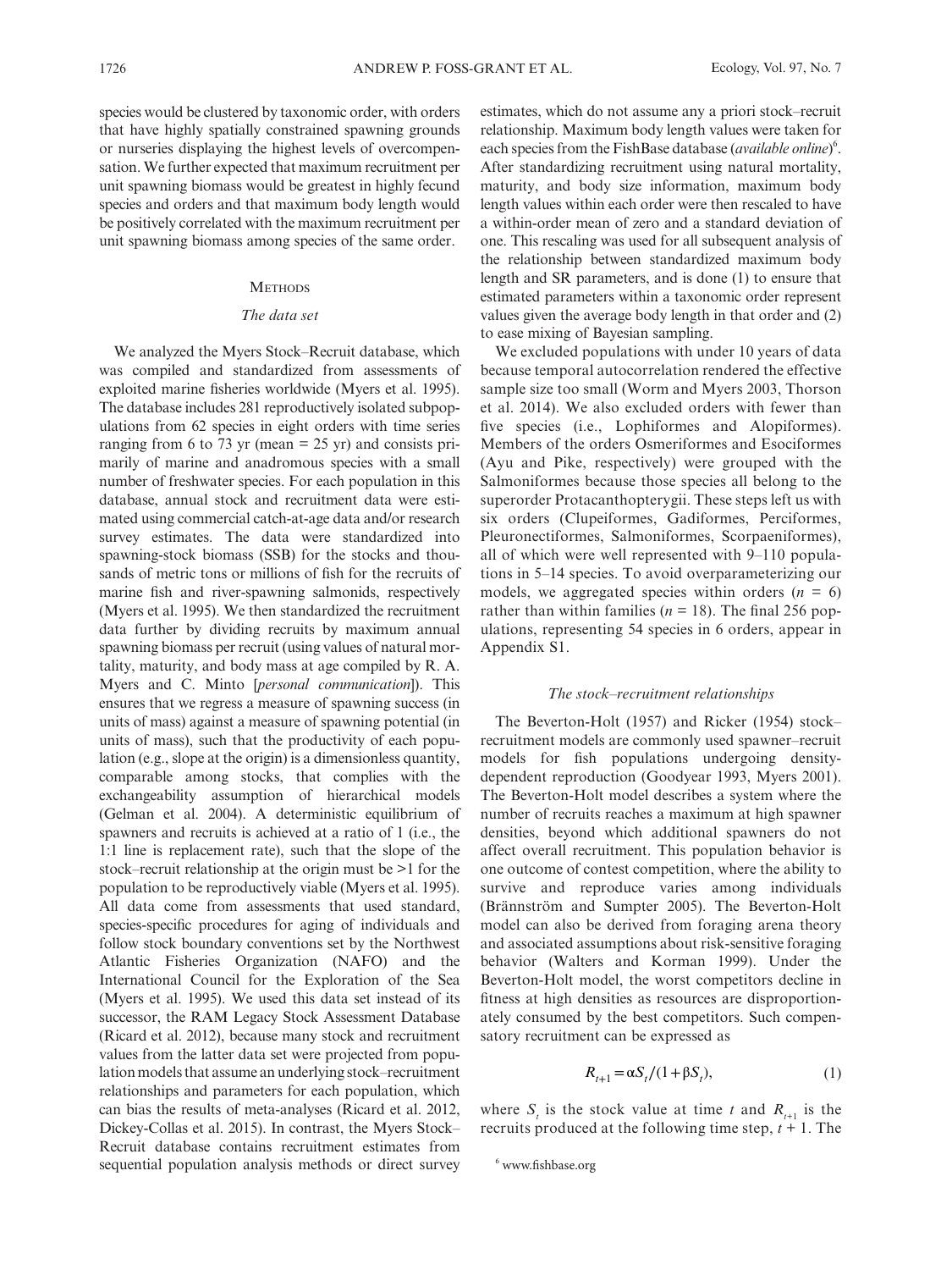parameters  $\alpha$  and  $\beta$ , constrained to be non-negative, govern the shape of the stock–recruitment relationship. The parameter  $\alpha$  represents the maximum reproductive output of an individual in the absence of densityrelated effects, or per-capita recruitment at very low spawner abundance. Thus the slope of the stock– recruitment curve is  $\alpha$  at the origin. The parameter  $\beta$ determines the rate at which the number of recruits decreases as spawner density increases, and, in effect, determines the carrying capacity for a specified  $\alpha$ parameter.

The Ricker (1954) model is a stock–recruitment relationship where the number of recruits reaches a maximum at an intermediate spawner density beyond which recruitment falls as spawner abundance increases. This overcompensatory behavior is generally a result of scramble competition, where reproductive success depends on competition with neighbors and access to resources is equal among individuals (Brännström and Sumpter 2005). This decline in recruits with increased spawner abundance is due to interference by neighbors, which results in lower juvenile survival at high densities. The Ricker model is written as

$$
R_{t+1} = \alpha S_t e^{-\beta S_t},\tag{2}
$$

where the non-negative  $\alpha$  is directly comparable to the estimate from the Beverton-Holt model, while  $\beta$  is not directly comparable to the Beverton-Holt model.

An alternative to the Ricker and Beverton-Holt models is the Shepherd (1982) stock–recruitment model. Through the addition of a third parameter, the Shepherd model accommodates stock–recruitment relationships that range from compensatory (as observed in the Beverton-Holt model) to overcompensatory (as observed in the Ricker model), as well as other asymptotic and non-asymptotic forms of density dependence (Shepherd 1982). As such, the Shepherd model allows for a wide range of functional forms, spanning from contest to scramble competition, as well as density-independent dynamics (Fig. 1). The three-parameter Shepherd model is

$$
R_{t+1} = \alpha S_t / (1 + (\beta S_t)^{\delta}),
$$
\n(3)

where the  $\alpha$  and  $\beta$  parameters again define the maximum number of recruits per spawner and the carrying capacity, respectively. The additional non-negative parameter  $\delta$ represents the degree of compensation, or the extent to which per capita reproduction declines at high densities. When  $\delta = 1$ . the Shepherd model reduces to the Beverton-Holt model and, when  $\delta$  > 1, the model represents increased overcompensation similar to the Ricker model. When  $\delta$  < 1, the recruitment curve grows indefinitely at a declining rate, becoming increasingly density independent as  $\delta$  approaches zero. At  $\delta = 0$ , the relationship is exactly linear. The Shepherd model is therefore particularly useful as a general framework for analyses that span multiple taxa of fish because it does not make



Fig. 1. Examples of the Shepherd model for fixed  $\alpha$  and  $\beta$ parameters ( $\alpha = 2.5$ ,  $\beta = 0.01$ ), where  $\delta$ , which regulates the degree of compensation, is varied from 0 to 10. Curve shapes range from linear ( $\delta = 0$ ), to compensatory ( $0 > \delta \ge 1$ ), to overcompensatory  $(\delta > 1)$ . At  $\delta = 1$ , the Shepherd model is equivalent to the Beverton-Holt model.

a priori assumptions about the structure of intraspecific competition.

## *The hierarchical model*

We constructed a hierarchical community model to link stock–recruitment parameters among species and compare parameter estimates across taxonomic groupings and maximum body lengths. We designed our model to test two hypotheses: (1) taxonomic orders in which fish experience substantial spatial constraints on their reproductive output, particularly the Salmoniformes and Pleuronectiformes, have higher levels of overcompensation (e.g., higher values of  $\delta$ ) compared to other orders (Clupeiformes, Gadiformes, Perciformes, and Scorpaeniformes) in the data set and (2) maximum recruitment per unit spawning biomass  $(\alpha)$ correlates with the species-level maximum body length in all orders of fish. Our hierarchical model assumes that, for both  $α$  and  $δ$ , parameter estimates are related taxonomically. That is, populations of the same species should be similar dynamically, as should species belonging to the same order. We assume that there is no hierarchical relationship in the parameter  $\beta$  among populations, as carrying capacity can fluctuate greatly for a variety of abiotic reasons, and we would thus expect  $\beta$  to be similar neither among populations within species nor among species within orders (Myers et al. 2001, MacKenzie et al. 2003). At the most basic level, the Shepherd model is fit to data from each population:

$$
R_{ijk,t+1} = \alpha_{ijk} S_{ijk,t} / (1 + (\beta_i S_{ijk,t})^{\delta_{ijk}}),
$$
\n(4)

where  $S_{ijk,t}$  and  $R_{ijk,t+1}$  are the stock and standardized recruit values at time  $t$  and  $t + 1$ , respectively, for population *i* of species *j* within order *k*, and  $\alpha_{ijk}$ ,  $\beta_i$ , and  $\delta_{ijk}$  are the Shepherd parameters for each population *i*.  $\beta$ <sub>*i*</sub> does not have species- (*j*) and order-level (*k*) indices, as it is not modeled hierarchically.

We assume that the population-level  $\delta$  and  $\alpha$  parameters each come from species-specific distributions. The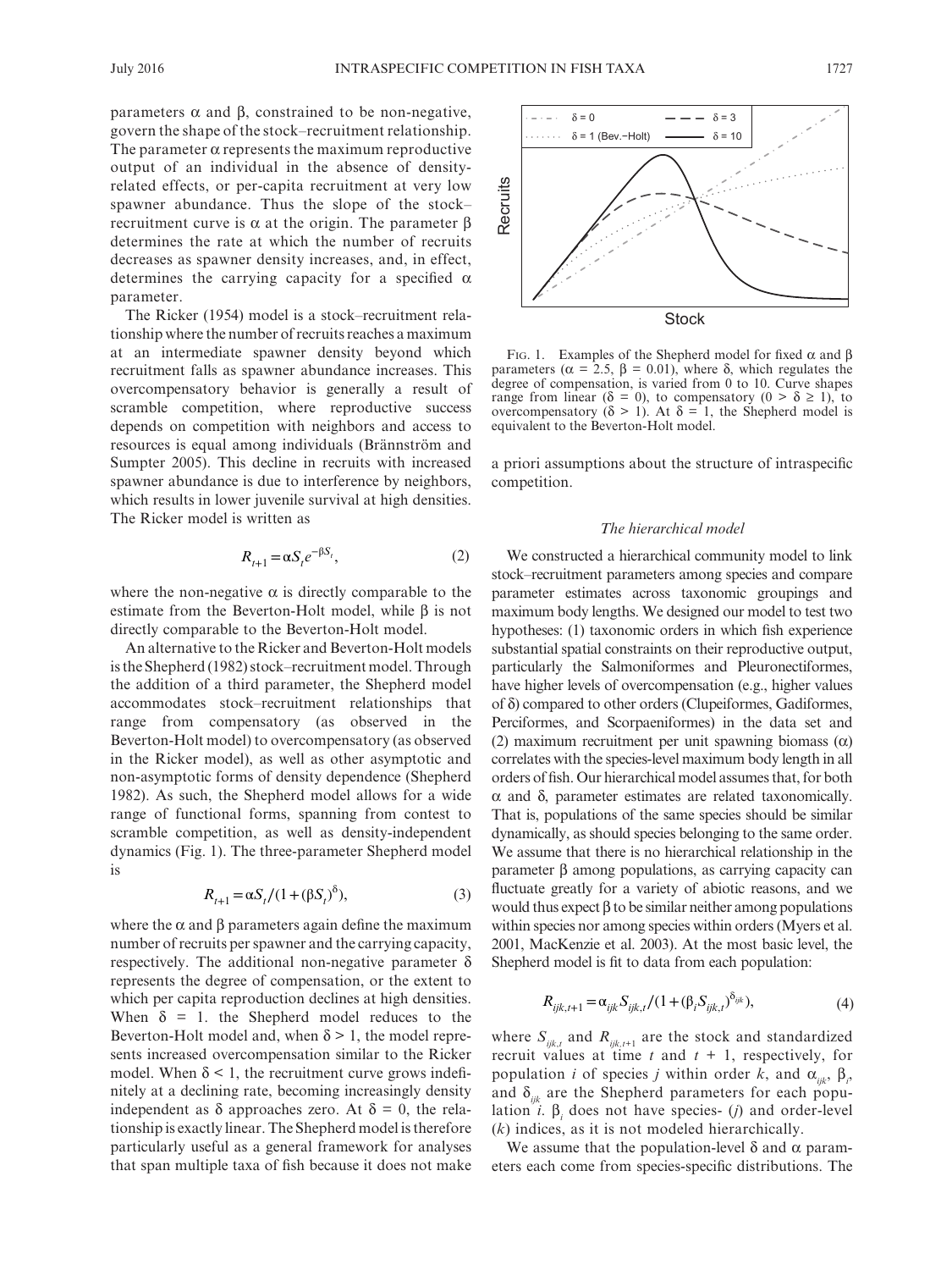logarithm of the parameter  $\delta_{ijk}$  is assumed to be drawn from a normal distribution

$$
\log(\delta_{ijk}) \sim N(\log(\mu_{\delta_{jk}}), \sigma_{\delta_j}), \tag{5}
$$

where  $log(\mu_{\delta_{jk}})$  is the log-mean value of  $\delta$  across all populations that belong to species *j* of order *k*, and  $\sigma_{\delta_j}$  is the standard deviation among populations of species  $j$ . We model  $\delta$  on the log scale so that it remains positive. The species-level parameter,  $\mu_{\delta_{jk}}$ , is governed by an additional, order-level parameter such that it is also a random variable that comes from a common, normal, order-level distribution

$$
\log(\mu_{\delta_{jk}}) \sim N(\log(\mu_{\delta_k}), \sigma_{\delta_k}), \tag{6}
$$

where  $\log(\mu_{\delta_k})$  represents the mean of  $\log(\mu_{\delta_k})$  (e.g., the mean  $\delta$  value across all species in order *k*) and  $\sigma_{\delta_k}$  is the standard deviation among all species within order *k*.

We similarly specified  $\alpha$  at the stock level

$$
\log(\alpha_{ijk}) \sim N(\log(\mu_{\alpha_{jk}}), \sigma_{\alpha_j}, \tag{7}
$$

where  $\log(\mu_{\alpha_{jk}})$  is the mean  $\alpha$  for species *j* in order *k* and  $\sigma_{\alpha}$  is the standard deviation of  $\alpha$  for populations in species *j*. At the species level, we allow maximum body length to serve as a covariate on  $\mu_{\alpha_{jk}}$  by assuming that

$$
\log\left(\mu_{\alpha_{jk}}\right) = C1_{jk} + L_{\text{max}_j} C2_{jk},\tag{8}
$$

where  $L_{max}$  is the standardized maximum body length covariate for species *j* in order *k*, and  $Cl<sub>k</sub>$  and  $Cl<sub>k</sub>$  are the species-level intercept and slope terms that specify the relationship between maximum body length and  $\alpha$ . These parameters are linked at the order level as follows:

$$
Cl_{jk} \sim N(\log(\mu_{Cl_k}), \sigma_{Cl_k}), \tag{9}
$$

$$
C2_{jk} \sim N(\log(\mu_{C2_k}), \sigma_{C2_k}),
$$
 (10)

where  $\mu_{Cl_k}$ ,  $\sigma_{Cl_k}$ ,  $\mu_{Cl_k}$  and  $\sigma_{Cl_k}$  are the order-level log-mean and standard deviation for the intercept and slope parameters, respectively. Recruit values were standardized using lifetime spawning biomass per recruit in the absence of fishing  $(SPR<sub>F=0</sub>)$  to ensure that  $\alpha$  was comparable among populations (Myers et al. 1999). This gives spawner and recruit values the same units such that  $\alpha$  is a dimensionless summary of the strength of lifetime compensation (i.e., maximum lifetime spawning biomass per spawning biomass) and that any differences between parameter values among taxa are meaningful.

We modeled each population by additionally assuming that the recruit data could contain process and/or sampling error that is not adequately captured with the recruitment function (Myers 2001). To account for this potential error, we assumed that each of the recruit data points is drawn from a normal distribution centered on the "true" recruitment value

$$
\tilde{R}_{i,t+1} \sim \mathcal{N}\left(R_{i,t+1}, R_{i,t+1} \sigma_{R_i}\right).
$$

Here,  $\tilde{R}_{i,t+1}$  is the recruit data point for year  $t + 1$  for population *i*,  $R_{i+1}$  is the expected recruitment value for population *i*, and  $\sigma_{R_i}$  is the population-specific standard deviation around the mean recruitment value.

We analyzed our model with a Bayesian approach using Markov chain Monte Carlo (MCMC) to obtain samples from the posterior distributions of all model parameters. MCMC allowed us to easily estimate model parameters and directly present the probability that a parameter has a certain value. We specified vague prior probabilities for all parameters in our model to represent a lack of knowledge on the order-level means, the variations among stocks, species, and orders, and the carrying capacity within stocks

$$
\mu_{\delta_k} \sim N(3,10) \quad \mu_{\delta_k} \ge 0,
$$
  
\n $\beta_i \sim N(0.01,0.1) \quad \beta_i \ge 0,$   
\n $\mu_{Cl_k} \sim N(3,10) \quad \mu_{Cl_k} \ge 0,$   
\n $\mu_{C2_k} \sim N(0,10),$   
\n $\sigma_{\delta_j}, \sigma_{\delta_k}, \sigma_{\alpha_j}, \sigma_{Cl_k}, \sigma_{C2_k} \sim U(0,100).$ 

The first parameter in each normal distribution is the mean and the second is the standard deviation. The first and second parameters in the uniform distribution represent the limits of that distribution. These prior distributions cover a range much larger than the expected possible parameter values, such that each prior is relatively flat over the expected parameter ranges. Normal distributions were chosen over uniform distributions for mean parameter values because of improved model convergence. We analyzed our model using the programs R and JAGS (Plummer 2003) to estimate posterior parameter distributions. We ran 100,000 MCMC iterations and thinned the chains by keeping only every 20th iteration after a burn-in of 40,000. We analyzed model convergence using the Gelman-Rubin statistic *R̂* (Appendix S2). Further tests of fit and validation of our model are found in Appendix S3, and figures showing posteriors produced without fitted data are found in Appendix S4 for comparison. We tested hypothesized differences in stock–recruitment behavior among orders by comparing posterior distributions of parameters among species and order groups.

## **RESULTS**

#### *Order-level results*

Parameter estimates from order-level stock–recruitment curves suggest a wide range of dynamics across orders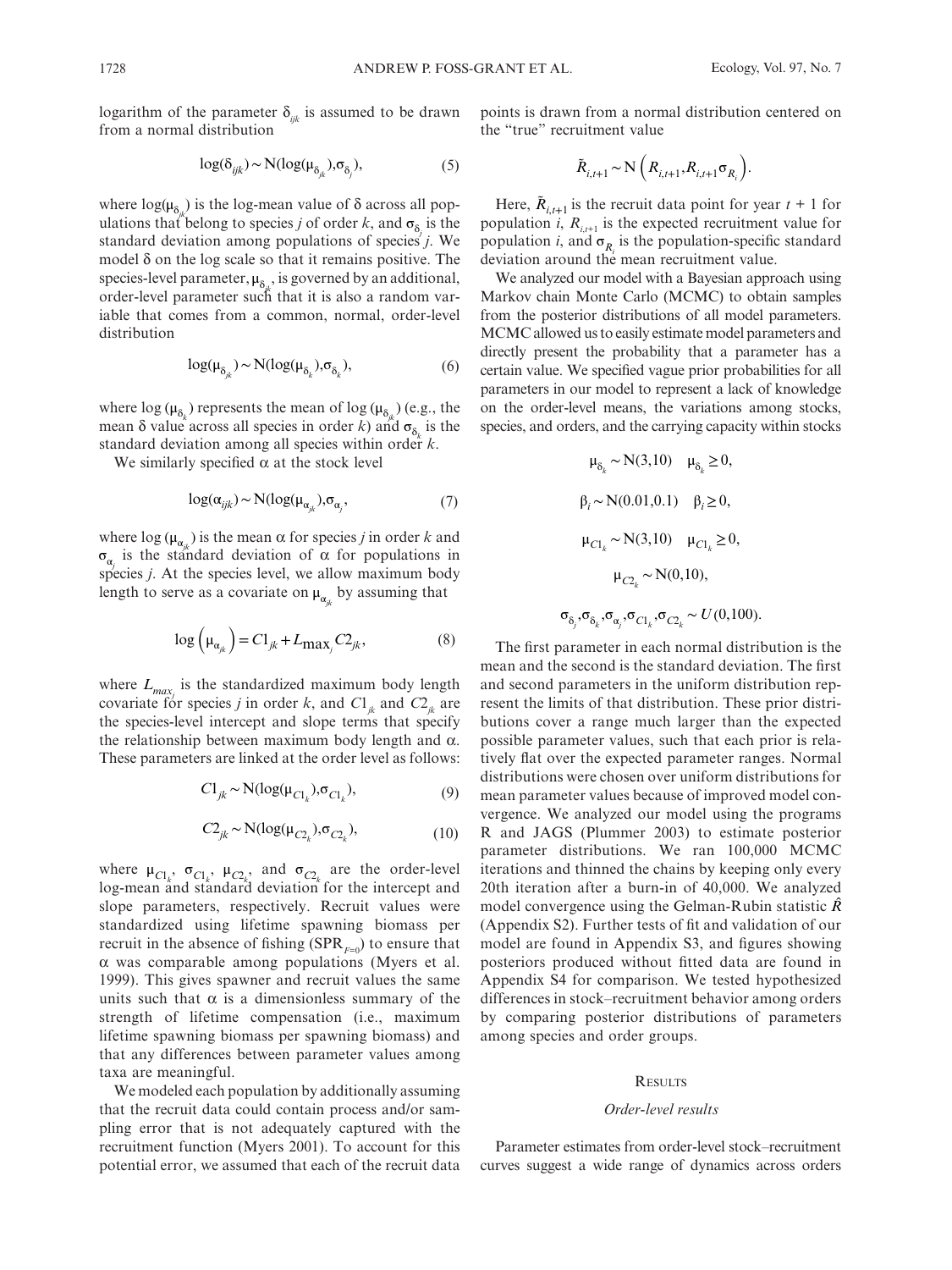ranging from scramble competition to varying degrees of contest competition (Fig. 2). Posterior distributions of d for Clupeiformes, Gadiformes, Perciformes, and Scorpaeniformes exhibited low degrees of densitydependence, as credible intervals (CIs) ranged primarily between  $\delta = 0$  (density-independent) and  $\delta = 1$  (Beverton-Holt-form compensation) (Fig. 2). Curves with these values of  $\delta$  have a declining slope, but never fully reach a saturated recruitment value (although an equilibrium population size still exists at the intersection of the recruitment curve and the 1:1 replacement line). The orders Pleuronectiformes and Salmoniformes, however, had 50% credible intervals completely above the  $\delta = 1$  line. These results correspond to an overcompensatory stock–recruitment relationship (similar to the Ricker model), suggesting that populations within these two orders generally display overcompensation. These two orders reach maximum total recruitment at stock values that vary by species and then show a decline in recruitment at populations beyond this size.

The parameter  $\alpha$  was highest in the Clupeiformes, Gadiformes, and Perciformes, all with median parameter values of  $\alpha > 4$  (Fig. 3), suggesting high maximum lifetime spawners per spawner for species in these orders. The orders Pleuronectiformes, Salmoniformes, and Scorpaeniformes had comparatively lower median  $\alpha$ parameter values (median  $\alpha$  < 3 for all orders).

There was no strong relationship between  $\alpha$  and maximum body length (mean order-level covariate,  $\mu_{C2_k}$ ) for any of the orders (Fig. 4). The 50% credible interval for Gadiformes and Pleuronectiformes both overlap zero, suggesting no relationship between  $\alpha$  and  $L_{\text{max}}$  whereas Perciformes and Scorpaeniformes have positive order-level slopes and the Clupeiformes and Salmoniformes have negative order-level slopes. When the order-level structure was removed from our model (e.g., all species were grouped together), no relationship was found between  $\alpha$  and maximum body length. When similarly tested,  $\delta$  also showed no relationship with maximum body length (Appendix S5).

# *Species-level results*

We found that, within a given order, species generally exhibit clustered values of  $\delta$  and more variation in  $\alpha$ . All



Fig. 2. Order-level stock recruitment curves showing intraspecific competition ranging from contest/compensatory competition (top) to scramble/overcompensatory competition (bottom). On the left, median order-level stock–recruitment relationships (black lines) are shown with 50% credible intervals (gray shading), as estimated using the Shepherd model. Dotted lines indicate the 1:1 line of stock and recruits. Axes vary in size between orders to facilitate comparisons among functional forms rather than carrying capacity. Values of  $\beta$  for each were determined by averaging median  $\beta$  values across all populations of a species and all species of an order. Stock and Recruit units are not given, as population sizes vary greatly within orders. On the right, the 95% (thin lines) and  $50\%$  (thick lines) credible intervals for order level  $\delta$  (intensity of compensation) values are shown. Median values are represented by open circles. The dashed line at  $\delta = 1$  indicates where the Shepherd model is equivalent to the Beverton-Holt Model.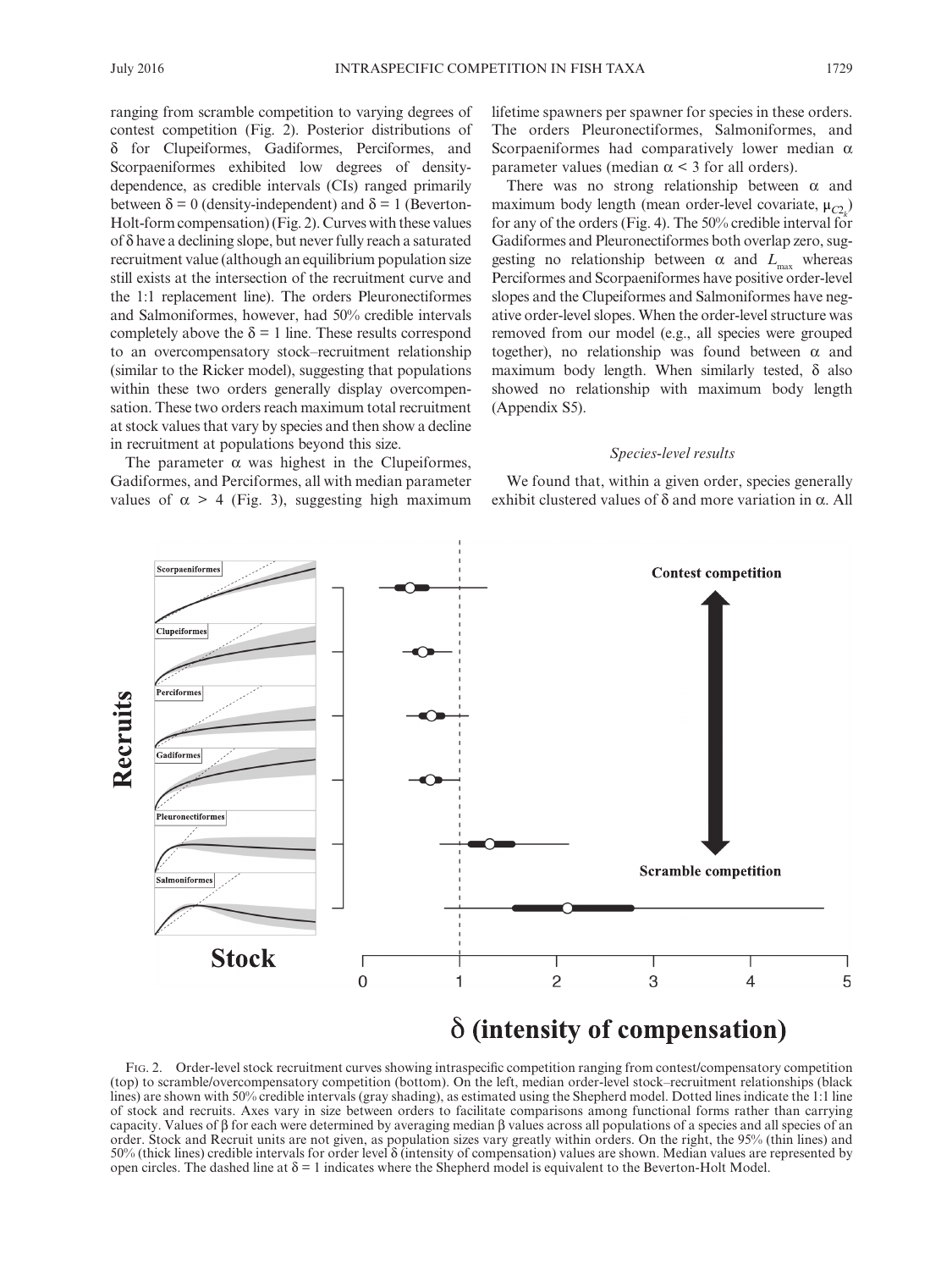

Fig. 3. The 95% (thin lines) and 50% (thick lines) credible intervals for order-level  $\alpha$  (per capita recruitment at low densities) values. Median values are represented by open circles.



*Relationship between α and body length* 

Fig. 4. Order-level effects of maximum body length on the parameter  $\alpha$ . A value of 0 indicates no relationship while a positive (negative) value indicates a positive (negative) relationship between maximum body length and maximum per-capita recruitment. Open circles represent median values and the lines indicate the 50% (thick lines) and 95% (thin lines) credible intervals.

species within the orders Pleuronectiformes and Salmoniformes had median  $\delta$  values in the range of overcompensation ( $\delta$  > 1). Species of all other orders lie within the range between a linear and a compensatory stock–recruitment relationship ( $0 < \delta < 1$ ). The  $\alpha$ parameter has a much greater amount of variation among species, especially within the Clupeiformes, Gadiformes, and Perciformes orders (Fig. 5). Exploratory analysis showed that the sample mean of delta among species was similar in a model lacking grouping by order with some shrinkage of the variance (results not shown).

## **DISCUSSION**

Our analyses document striking divergence in the strength of overcompensation and intraspecific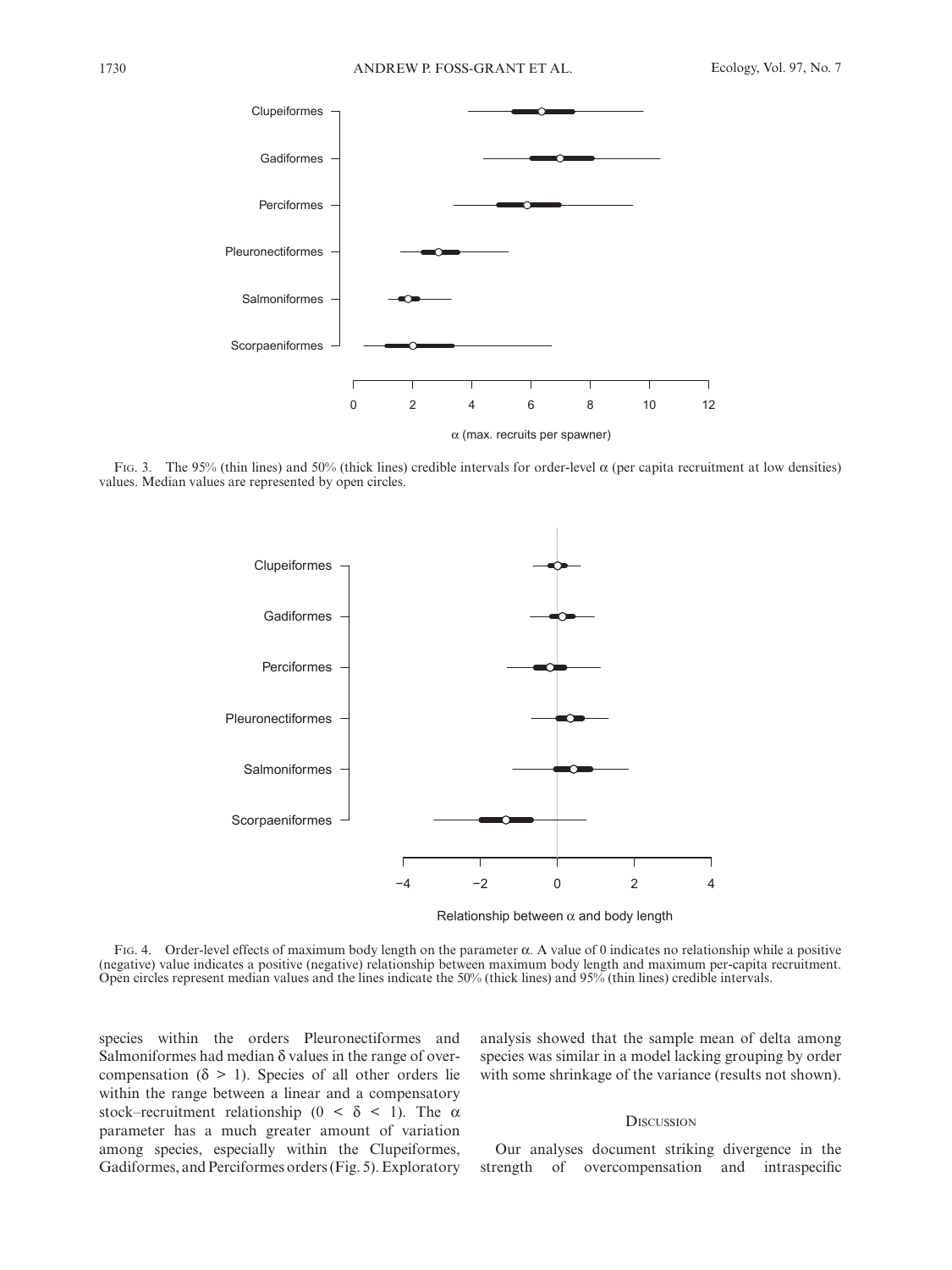

Fig. 5. Median  $\alpha$  plotted against median  $\delta$  for all 54 fish species included in our model. Species are grouped into symbols based on taxonomic order. The dashed line at  $\delta = 1$  indicates pure contest competition. Values above the line indicate scramble competition. Values below the line indicate weak intraspecific competition.

competition among orders and species. We found that the degree of intraspecific competition  $(\delta$  parameter) for the Salmoniformes (here defined as salmonids and relatives, including other members of the superorder Protacanthopterygii) and Pleuronectiformes (flatfishes) lies primarily in the overcompensatory range (Fig. 2), suggesting that for these taxa, high stock levels can depress recruitment. This result agrees with the common use of the Ricker model and observations of overcompensation in salmonids (Walters 1975, Krkošek et al. 2008), and with observed spawner–recruit relationships found in some studies of flatfish (Iles 1994, Rijnsdorp and Van Leeuwen 1996, Van der Veer et al. 2000, Wilderbuer et al. 2002, 2013, Archambault et al. 2014).

The results for both of these orders accord with our prediction that fish with spatially constrained reproduction are severely suppressed by intraspecific competition at high abundances. For stream-dwelling salmonids, such scramble competition may come about via several mechanisms. One example involves limitation on suitable spawning habitat (Armstrong et al. 2003) and redd superimposition (destruction of existing nests by subsequent spawners), which can cause strong overcompensation through the loss of a large percentage of eggs laid (Van Den Berghe and Gross 1989, Fukushima et al. 1998). Moreover, immediately following emergence, juvenile salmonids at high densities also experience high mortality as severe competition and less efficient foraging behavior lead to greater mortality through starvation than when fry densities are low (Nislow et al. 2011). Flatfish similarly experience density dependence due to spatially constrained nursery habitats. Eggs and larvae for many flatfishes drift in a pelagic phase before becoming demersal juveniles and

concentrating in nurseries (Rijnsdorp et al. 1995). Density-dependent processes come into effect and the concentration of individuals relative to nursery carrying capacities may limit successful recruitment (Beverton 1995, Rijnsdorp et al. 1995). The spatial constraint of nurseries with limited seabed habitat promotes competition, and strong density dependence is observed in populations with high juvenile concentrations in these habitats (Archambault et al. 2014).

The four other orders included in our model (Clupeiformes, Gadiformes, Perciformes, and Scorpaeniformes) exhibit competition between density-independent  $(\delta = 0)$  and compensatory  $(\delta = 1)$  dynamics (Fig. 2). For density dependence in the range  $0 < \delta < 1$ , recruitment can increase indefinitely with increasing spawning output. We note that this does not suggest an indefinitely growing population, as there is an equilibrium abundance (e.g., carry capacity) whenever  $\delta$  > 0, which is identified as the point where the stock–recruit curve crosses the 1:1 replacement line. Beyond this point, increasing spawner abundance will continue to increase recruitment, but at a net loss. The functional form of these orders differ from those found in studies that investigate stock–recruitment dynamics across taxa, such as in Scorpaeniformes (Dorn 2002, Forrest et al. 2010), as few studies have used models that allow for variation in the degree of compensation. It is clear from their low values of  $\delta$  that these orders have similar forms of intraspecific competition that are distinctly on the contest side of the contest–scramble gradient. Overall, our  $\delta$  parameter results suggest that even though the degree of compensation varies widely across taxa, much of that variation among fish species may be predicted taxonomically as a function of evolved life history traits and reproductive behaviors.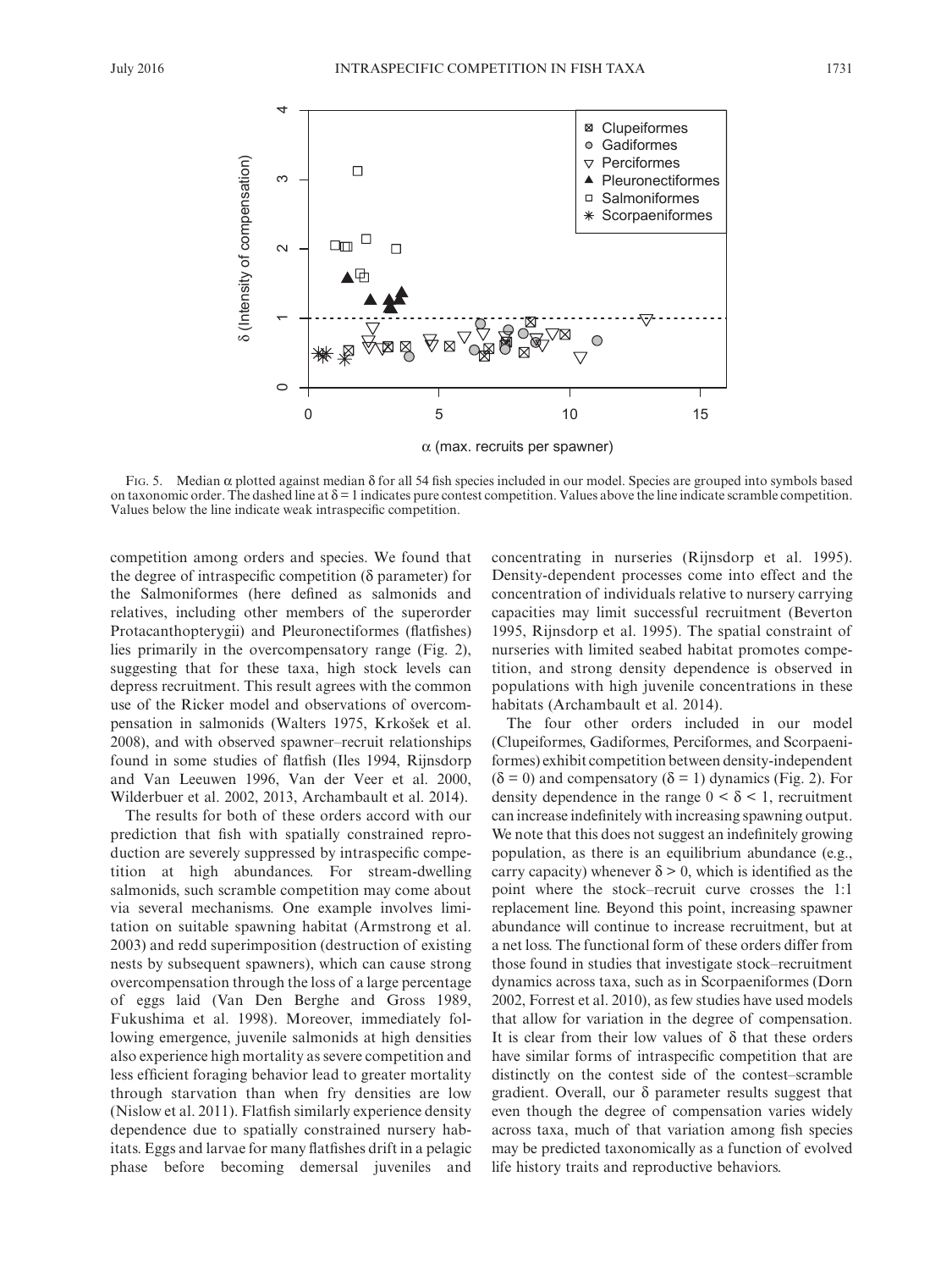Our results demonstrated that the  $\alpha$  parameter of the Shepherd model differs greatly among fish orders (Fig. 3). Because  $\alpha$  is a standardized reproductive output of individuals at low population levels without densitydependent effects (i.e., maximum lifetime spawners per spawner), we expected that orders with greater fecundity and higher per-capita spawning biomass would have greater  $\alpha$  values (Andersen et al. 2008). Many of the species of the orders Clupeiformes, Gadiformes, and Perciformes do indeed have high fecundity, while the Salmoniformes are generally much less fecund (Mertz and Myers 1996). The fecundity values for the orders Pleuronectiformes and Scorpaeniformes are much less consistent, but fish belonging to those orders do generally have higher fecundities than members of the Salmoniformes. As fecundity is only one part of the recruitment process, other factors that affect survival of juveniles, such as predation or habitat quality, could greatly affect reproductive output at low densities (Karatayev et al. 2015). Large, late-maturing fish have been associated with relatively higher fecundities, small eggs, and few reproductive bouts per season (Winemiller and Rose 1992). Specifically, Scorpaeniformes tend to have small eggs and low maximum replacement rates (Winemiller and Rose 1992, Myers et al. 1999), which would indicate a low  $\alpha$  parameter value. Our results suggest that there are distinct differences in  $\alpha$  among fish orders, which appear to follow similar differences in fecundity and life history.

Contrary to expectation, we did not find a consistent effect of maximum body length on the maximum lifetime replacement rate ( $\alpha$  parameter; Fig. 4). The allometric dependence varied from positive to negative by order, but no strong pattern emerged. When we analyzed all taxa together, we found no effect of maximum body length on  $\alpha$ . This appears to indicate that, at these broad levels, body size does not show a strong effect on maximum lifetime compensation, contrary to previous hypotheses (Andersen et al. 2008).

We found strong clustering by order when looking at the species-level  $\alpha$  and  $\delta$  Shepherd model parameters (Fig. 5). This is especially true for the  $\delta$  parameter. Median parameter estimates suggest that all species of the Pleuronectiformes and Salmoniformes orders exhibit overcompensatory dynamics, whereas none of the species of any of the four other taxonomic orders show a similar response. This implies that the type and degree of intraspecific competition is maintained through taxonomic groupings, mediated perhaps through similarities in life history and behavior. The lack of similar clustering in the  $\alpha$  parameter within taxonomic orders indicates a much higher variation in maximum recruitment per unit spawning biomass between taxa, as the orders Clupeiformes, Gadiformes, and Perciformes have especially high variation in  $\alpha$  among species.

A key strength of the hierarchical modeling approach is that it can leverage population-level variation in reproductive rate and the strength of compensation (whether that variation manifests from reaction norms or from genotypic variation) to yield species-level and order-level insights relevant for management. Often, recruitment models are selected based on convention, model selection techniques, or by prior usage in related species. These decisions are based on biological considerations at some level, but in cases where data are poor or limited, it can be difficult to determine which model is most appropriate for a particular species. There is no standard approach for choosing a stock–recruitment model for a particular fish species, whether large amounts of data exist or not. Our modeling approach provides insight into the most appropriate density dependent models for a number of species.

We found that the type and degree of intra-specific competition are tightly clustered within orders indicating strong similarities in the form of intra-specific competition among related species. In contrast, maximum lifetime replacement rate shows a greater spread across species. Overall, these results indicate that evolutionary history leaves a clear signal in the population dynamics of fish through tight, within-taxa clustering of reproductive density-dependence, likely mediated by taxonomic similarities in life history and behavior. Ultimately these findings may provide a pathway for leveraging information across species to further explore the ecology, evolutionary trajectories, and management of fish species.

# **ACKNOWLEDGMENTS**

We gratefully acknowledge the late R. Myers and the many stock assessment scientists whose analyses are included in the Myers et al. database. In particular, we also thank C. Minto for his work in maintaining and performing quality assurance for this valuable database. We also thank two reviewers, including Dr. Steve Munch, and the editor, Dr. Daniel Schindler, whose comments greatly improved the manuscript.

# LITERATURE CITED

- Andersen, K. H., J. E. Beyer, M. Pedersen, N. G. Andersen, and H. Gislason. 2008. Life-history constraints on the success of the many small eggs reproductive strategy. Theoretical Population Biology 73:490–497.
- Archambault, B., O. Le Pape, N. Bousquet, and E. Rivot. 2014. Density-dependence can be revealed by modelling the variance in the stock–recruitment process: an application to flatfish. ICES Journal of Marine Science: Journal du Conseil 71:2127–2140.
- Armstrong, J. D., P. S. Kemp, G. J. A. Kennedy, M. Ladle, and N. J. Milner. 2003. Habitat requirements of Atlantic salmon and brown trout in rivers and streams. Fisheries Research  $62.143 - 170$
- Bellows, T. S. 1981. The descriptive properties of some models for density dependence. Journal of Animal Ecology 50:139–156.
- Berkeley, S. A., C. Chapman, and S. M. Sogard. 2004. Maternal age as a determinant of larval growth and survival in a marine fish, *Sebastes melanops*. Ecology 85:1258–1264.
- Berliner, L. M. 1996. Hierarchical Bayesian time series models. Pages 15–22 *in* K. Hanson and R. Silver, editors. Maximum entropy and Bayesian methods. Kluwer Academic Publishers. Boston, Massachusetts, USA..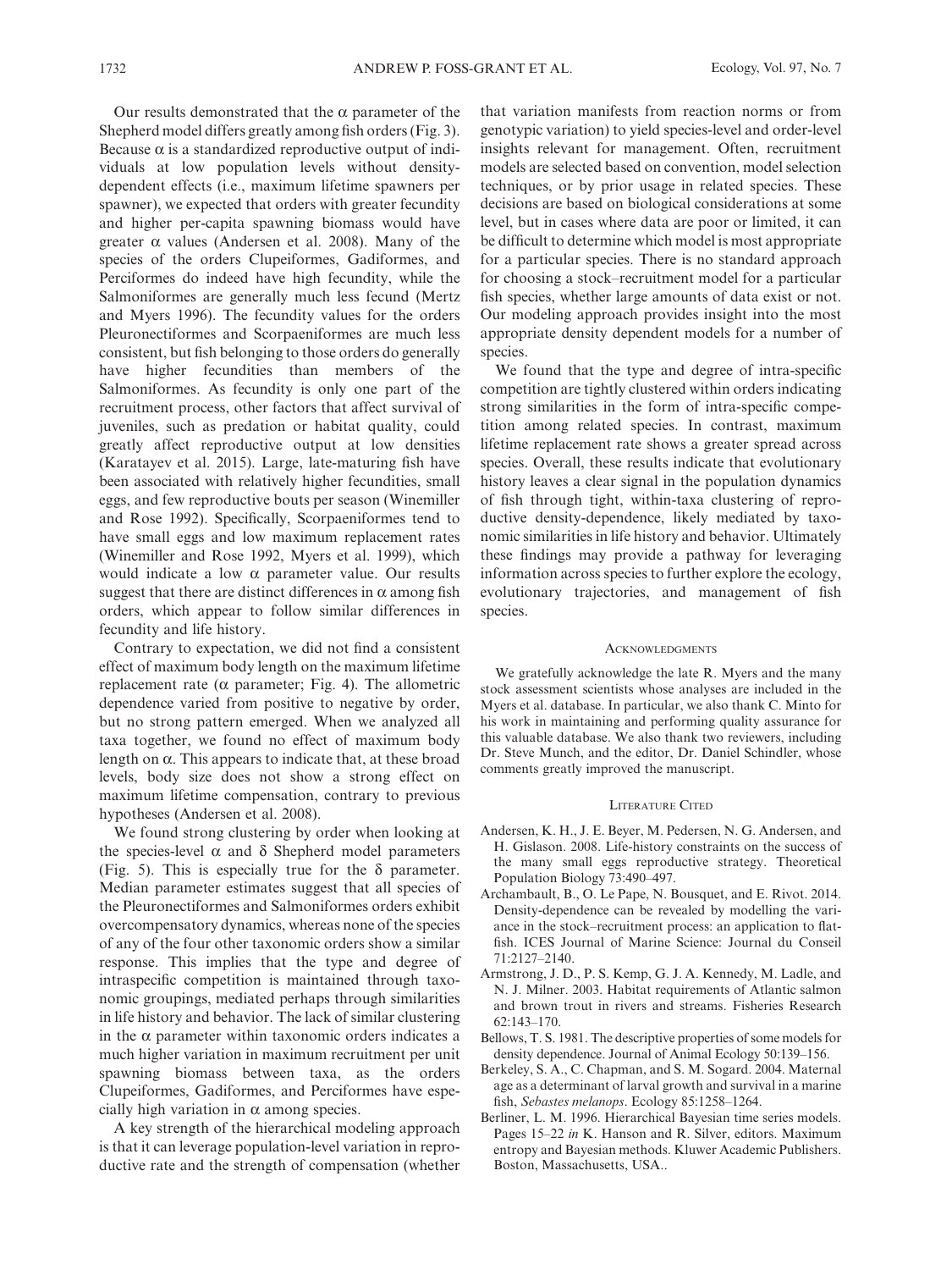- Beverton, R. J. H. 1995. Spatial Limitation of Population Size; The Concentration Hypothesis. Netherlands Journal of Sea Research 34:1–6
- Beverton, R. J. H., and S. J. Holt. 1957. On the dynamics of exploited fish populations. Fishery Investigations Series II: Sea Fisheries 19. Her Majesty's Stationery Office, London, UK.
- Blueweiss, L., H. Fox, V. Kudzma, D. Nakashima, R. Peters, and S. Sams. 1978. Relationships between body size and some life history parameters. Oecologia 37:257–272.
- Boström-Einarsson, L., M. C. Bonin, P. L. Munday, and G. P. Jones. 2013. Strong intraspecific competition and habitat selectivity influence abundance of a coral-dwelling damselfish. Journal of Experimental Marine Biology and Ecology 448:85–92.
- Brännström, Å., and D. J. Sumpter. 2005. The role of competition and clustering in population dynamics. Proceedings of the Royal Society B 272:2065–2072.
- Coulson, T., S. Tuljapurkar, and D. Childs. 2010. Using evolutionary demography to link life history theory, quantitative genetics and population ecology. Journal of Animal Ecology 79:1226–1240.
- Coulson, T., D. R. MacNulty, D. R. Stahler, R. K. Wayne, and D. W. Smith. 2011. Modeling effects of environmental change on wolf population dynamics, trait evolution, and life history. Science 334:1275–1278.
- Dickey-Collas, M., N. T. Hintzen, R. D. M. Nash, P. J. Schön, and M. R. Payne. 2015. Quirky patterns in time-series of estimates of recruitment could be artefacts. ICES Journal of Marine Science: Journal du Conseil 72:111–116.
- Dorn, M. W. 2002. Advice on West Coast rockfish harvest rates from Bayesian meta-analysis of stock−recruit relationships. North American Journal of Fisheries Management 22:280–300.
- Fagan, W. F., Y. E. Pearson, E. A. Larsen, H. J. Lynch, J. B. Turner, H. Staver, A. E. Noble, S. Bewick, and E. E. Goldberg. 2013. Phylogenetic prediction of the maximum per capita rate of population growth. Proceedings of the Royal Society of London B: Biological Sciences, (1763), 280:20130523.
- Fenchel, T. 1974. Intrinsic rate of natural increase: the relationship with body size. Oecologia 14:317–326.
- Forrest, R. E., M. K. McAllister, M. W. Dorn, S. J. Martell, and R. D. Stanley. 2010. Hierarchical Bayesian estimation of recruitment parameters and reference points for Pacific rockfishes (*Sebastes* spp.) under alternative assumptions about the stock-recruit function. Canadian Journal of Fisheries and Aquatic Sciences 67:1611–1634.
- Fukushima, M., T. J. Quinn, and W. W. Smoker. 1998. Estimation of eggs lost from superimposed pink salmon (*Oncorhynchus gorbuscha*) redds. Canadian Journal of Fisheries and Aquatic Sciences 55:618–625.
- Gelman, A., and J. Hill. 2007. Data analysis using regression and multilevel/hierarchical models. Cambridge University Press, New York, New York, USA.
- Gelman, A., J.B. Carlin, H.S. Stern, and D. B. Rubin. 2004. Bayesian data analysis. Volume 2. Chapman & Hall/CRC, London, UK.
- Goodwin, N. B., A. Grant, A. L. Perry, N. K. Dulvy, and J. D. Reynolds. 2006. Life history correlates of density-dependent recruitment in marine fishes. Canadian Journal of Fisheries and Aquatic Sciences 63:494–509.
- Goodyear, C. P. 1993. Spawning stock biomass per recruit in fisheries management: foundation and current use. Pages 67–82 *in* S. J. Smith, J. J. Hunt, and D. Rivard, editors. Risk evaluation and biological reference points for fishery management. Canadian Special Publication of Fisheries and Aquatic Sciences 120.
- Honěk, A. 1993. Intraspecific variation in body size and fecundity in insects: a general relationship. Oikos 66:483–492.
- Iles, T. C. 1994. A review of stock-recruitment relationships with reference to flatfish populations. Netherlands Journal of Sea Research 32:399–420.
- Jensen, O. P., T. A. Branch, and R. Hilborn. 2012. Marine fisheries as ecological experiments. Theoretical Ecology 5:3–22.
- Karatayev, V. A., C. E. Kraft, and E. F. Zipkin. 2015. Racing through life: maturation rate plasticity regulates overcompensation and increases persistence. Ecosphere 6(10):203, <http://dx.doi.org/10.1890/ES14-00513.1>
- Kokko, H., and A. Lopez-Sepulcre. 2007. The ecogenetic link between demography and evolution: can we bridge the gap between theory and data? Ecology Letters 10:773–782.
- Krkošek, M., J. S. Ford, A. Morton, S. Lele, and M. A. Lewis. 2008. Response to comment on "Declining wild salmon populations in relation to parasites from farm salmon". Science 322:1790–1791.
- Liermann, M., and R. Hilborn. 1997. Depensation in fish stocks: a hierarchic Bayesian meta-analysis. Canadian Journal of Fisheries and Aquatic Sciences 54:1976–1984.
- MacKenzie, B., R. A. Myers, and K. G. Bowen. 2003. Spawnerrecruit relationships and fish stock carrying capacity in aquatic ecosystems. Marine Ecology Progress Series 248:209–220.
- Marden, J. H., and J. K. Waage. 1990. Escalated damselfly territorial contests are energetic wars of attrition. Animal Behaviour 39:954–959.
- Maunder, M. N., and A. E. Punt. 2013. A review of integrated analysis in fisheries stock assessment. Fisheries Research 142:61–74.
- Mertz, G., and R. A. Myers. 1996. Influence of fecundity on recruitment variability of marine fish. Canadian Journal of Fisheries and Aquatic Sciences 53:1618–1625.
- Myers, R. A. 1997. Comment and reanalysis: paradigms for recruitment studies. Canadian Journal of Fisheries and Aquatic Sciences 54:978–981.
- Myers, R. A. 2001. Stock and recruitment: generalizations about maximum reproductive rate, density dependence, and variability using meta-analytic approaches. ICES Journal of Marine Science: Journal du Conseil 58:937–951.
- Myers, R. A., J. Bridson, and N. J. Barrowman. 1995. Summary of worldwide stock and recruitment data. Canadian Technical Report of Fisheries and Aquatic Sciences 2024. Science Branch, Department of Fisheries and Oceans, St. John's, Newfoundland, CA.
- Myers, R. A., K. G. Bowen, and N. J. Barrowman. 1999. Maximum reproductive rate of fish at low population sizes. Canadian Journal of Fisheries and Aquatic Sciences 56:2404–2419.
- Myers, R. A., B. R. MacKenzie, K. G. Bowen, and N. J. Barrowman. 2001. What is the carrying capacity for fish in the ocean? A meta-analysis of population dynamics of North Atlantic cod. Canadian Journal of Fisheries and Aquatic Sciences 58:1464–1476.
- Nislow, K. H., J. D. Armstrong, and J. W. Grant. 2011. The role of competition in the ecology of juvenile Atlantic salmon. Pages 171–197 *in* Ø. Aas, S. Einum, A. Klemetsen, and J. Skurdal, editors. Atlantic salmon ecology. Wiley-Blackwell, New York, New York, USA.
- Parker, G. A. 2000. Scramble in behaviour and ecology. Philosophical Transactions of the Royal Society B 355:1637–1645.
- Pitchford, J. W., E. A. Codling, and D. Psarra. 2007. Uncertainty and sustainability in fisheries and the benefit of marine protected areas. Ecological Modelling 207:286–292.
- Plummer, M. 2003. JAGS: A program for analysis of Bayesian graphical models using Gibbs sampling. Proceedings of the